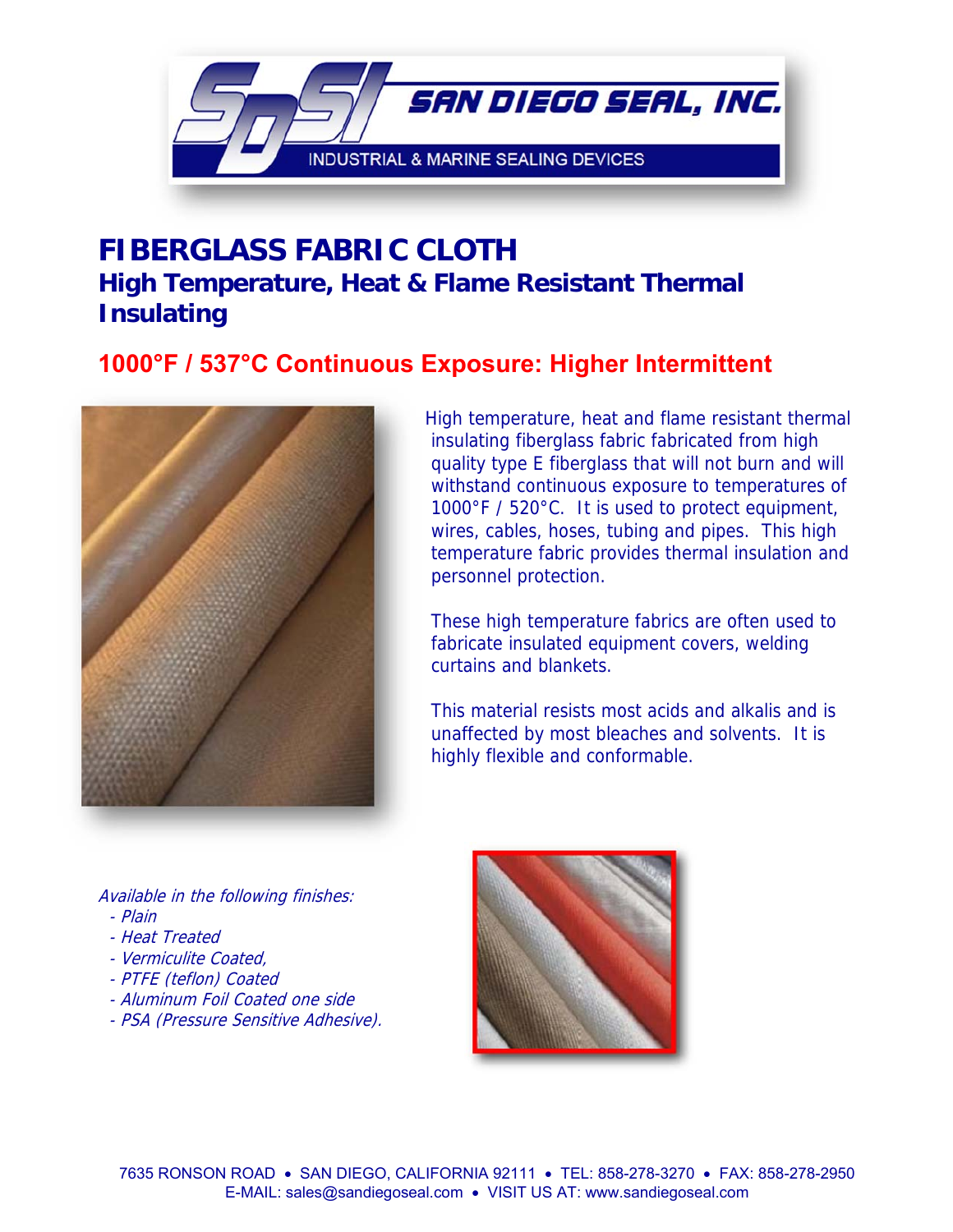

## **VERMICULITE COATED FIBERGLASS FABRIC Very High Temperature, Heat & Flame Resistant Thermal Insulating**

## **1500°F / 815°C Continuous Exposure: Higher Intermittent**



This high temperature, heat and flame resistant thermal insulating vermiculite coated fiberglass fabric will withstand temperatures of 1500°F / 815°C continuous exposure. The base High Temperature fiberglass fabric is fabricated from high quality type E fiberglass that will not burn. The fabric is then coated with a vermiculite dispersant.

This material resists most acids and alkalis and is unaffected by most bleaches and solvents. It is highly flexible and conformable.

Applications for this product include welding blankets and curtains, heat shields, etc.

The vermiculite coating also adds abrasion resistance to the fabric.

Available in 5 weights/thicknesses and 40" or 60" widths. Roll length 50 yards.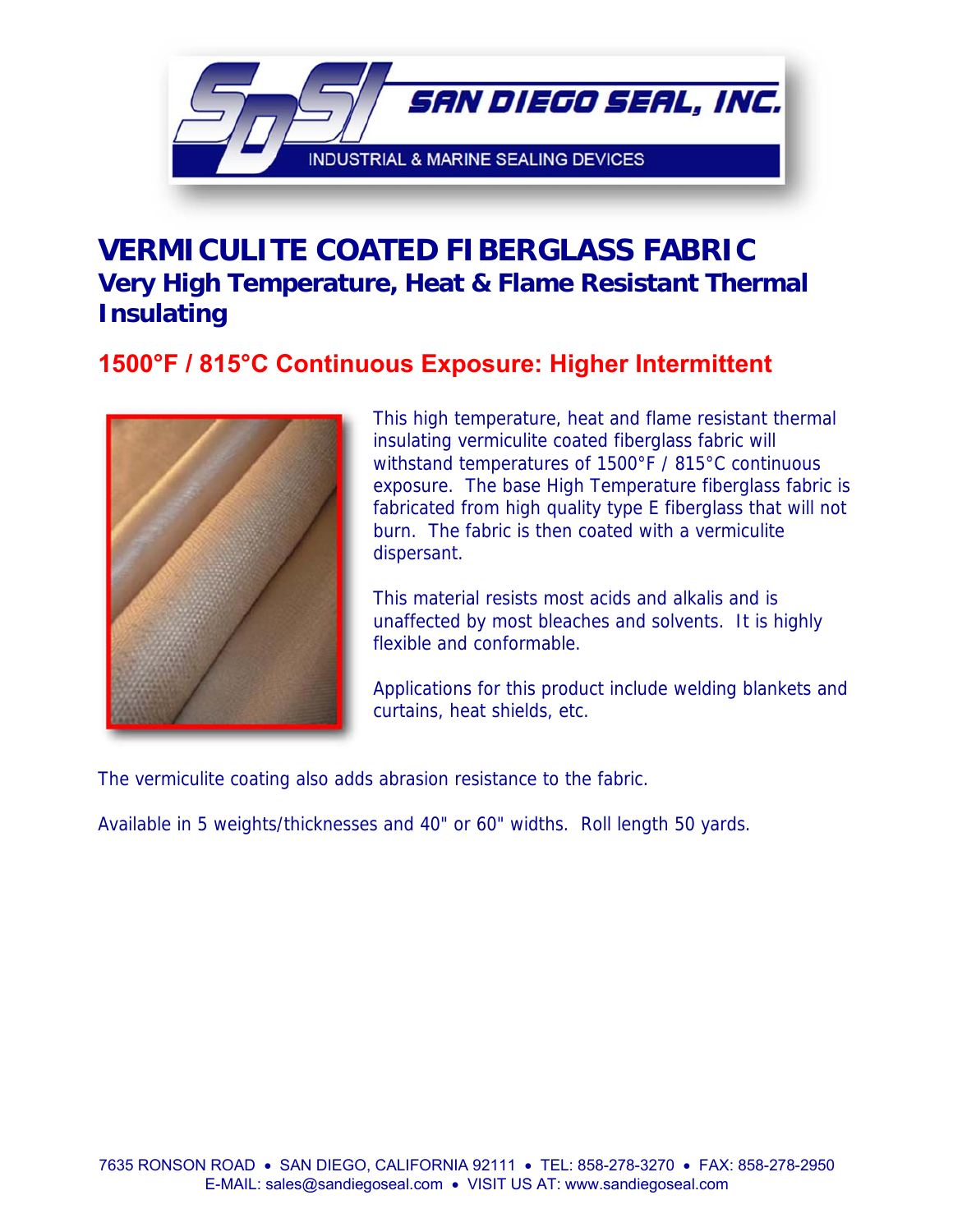

### **RADIANT HEAT REFLECTING ALUMINUM COATED FIBERGLASS FABRIC High Temperature, Heat Resistant; Meets MIL-C-20079 (Type 1, Class 10) / MIL-I-24244 / USCG 164.009 / NRC Guide 1.36**

### 300°F / 149°C Continuous Standard Grade and 500°F / 260°C Continuous (600°F / 315°C Intermittent) High Temperature Grade



The base fiberglass material is partially heat treated to remove organics, set the weave dimensionally and reduce fray and loose fibers.

Provides protection from radiant heat. One side is coated with a 1mil (.001") thickness aluminum foil. Reflects more than 95% of the radiant heat that contacts its surface. Excellent radiant heat protection from sources such as superhot metal slabs, proximity to liquid metal, infrared heaters, open flame/plasma or engine exhaust manifolds.

Available in two temperature ratings based on type of laminating adhesive.

#### **Used in marine and nuclear applications as a flange shield material due to its excellent vapor barrier and water/oil resistance.**

Designed for long-term continuous operation at 300°F / 149°C or 500°F / 260°C (intermittent 600°F / 315°C) this fabric will withstand short duration exposure up to 1115°F / 600°C. The aluminum coating melts at 1220°F / 660°C, however it does take some time for the aluminum to absorb enough heat to melt - thereby it can withstand short exposure to the higher temperatures.

Fabric weight is 19.5 oz/sq/yd. Roll width is 36, 48 and 60 inches..

This fabric is also available with a self-adhesive backing. The adhesive is acrylic based, and will burn-off or vaporize at temperatures above 400°F. If prolonged use of the selfadhesive fabric above 400°F is desired, then alternate securing methods such as fasteners, wire or clamps should be used. Personnel should avoid inhaling fumes from the PSA.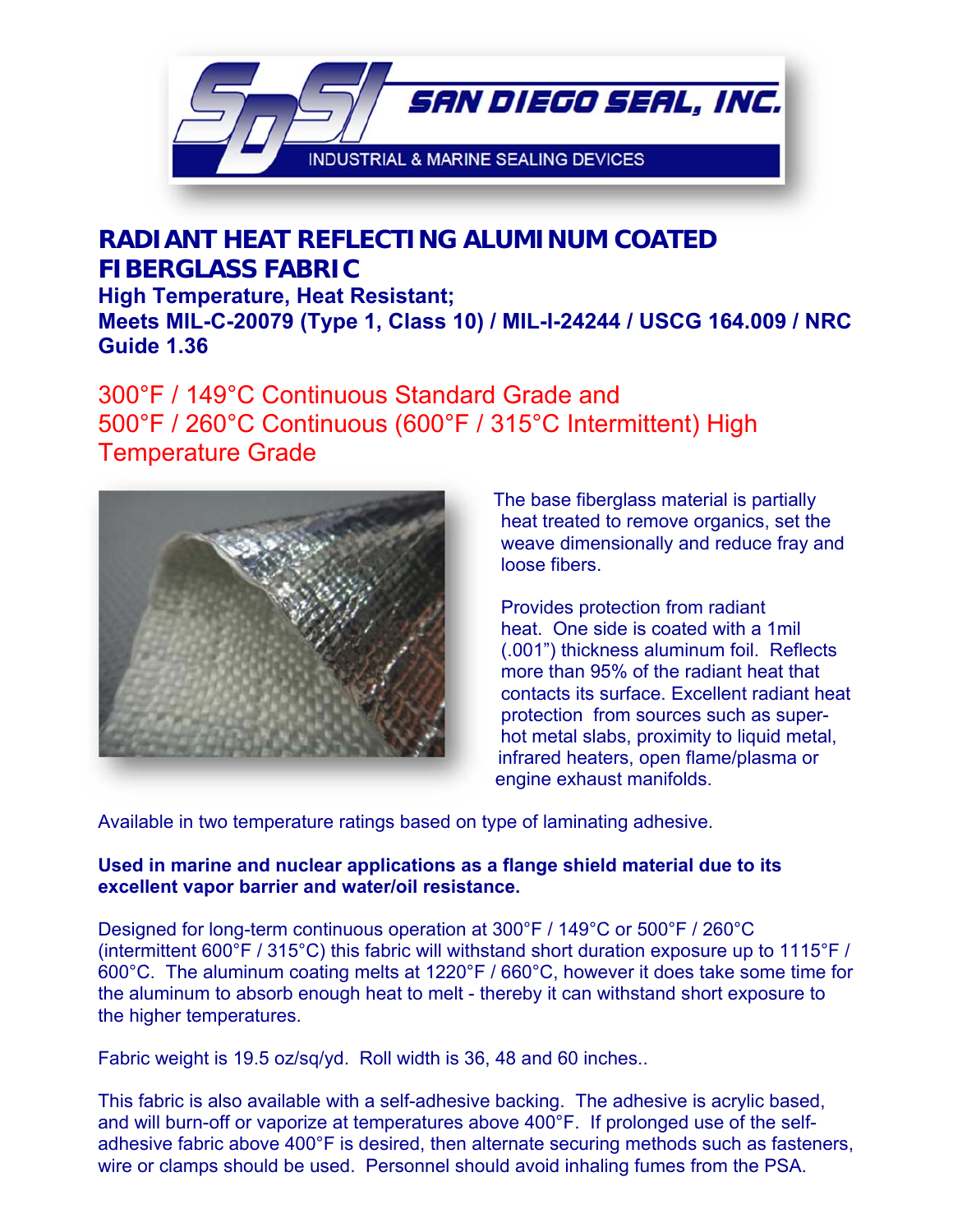

# **HH-P-31F TY 1, CL 1 High Temperature Fabric: Heat & Flame Resistant Asbestos Replacement**

### **1000°F / 537°C CONTINUOUS RATING**



This high temperature fabric is a non-asbestos replacement fabric, made from high temperature, heat & flame resistant fiberglass fabric with an interwoven stainless steel wire which accounts for 10% of the fabric's weight. If you look carefully at the photo, you can see the stainless wires.

Each yarn is composed of three fiberglass filaments, interwoven with 2 wires, each stainless steel (0.0045" diameter), all twisted together.

This provides a very dense and strong very high temperature wire mesh / fiberglass fabric with excellent tensile strength of 225 lbs Warp and 125 lbs Fill.



 This material resists most acids and alkalis and is unaffected by most bleaches and solvents. It is highly flexible and conformable.



#### **Shipboard Applications:**

- Diesel Exhaust
- Gas Turbine Exhaust
- Exhaust Inspection Cover Lids
- Boiler Furnace Doors